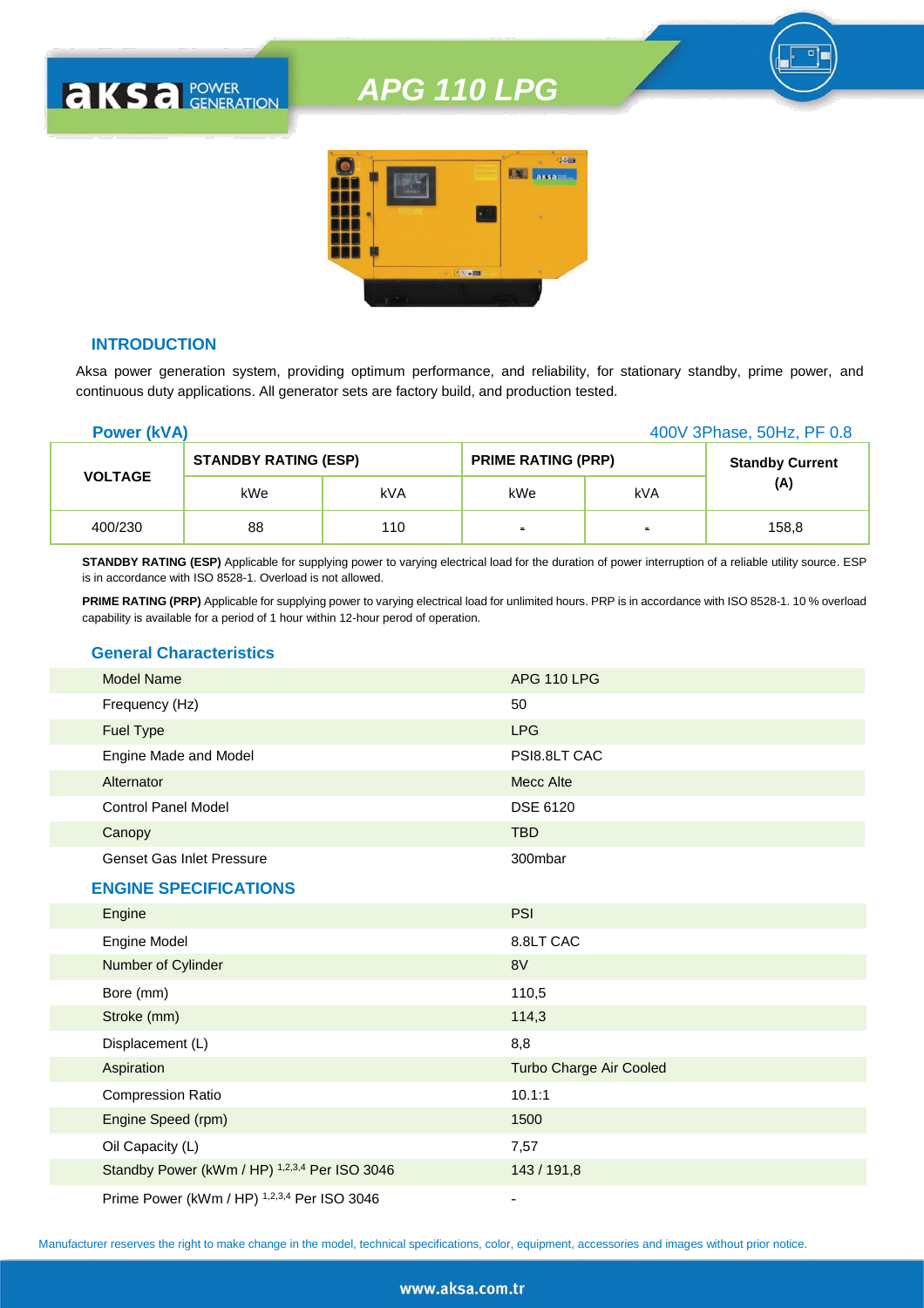

## **ALTERNATOR CHARACTERISTICS**

**AKSA POWER** 

| <b>Manufacturer</b>               | <b>Mecc Alte</b> |
|-----------------------------------|------------------|
| Alternator Made and Model         | ECP 34 2S/4C     |
| Frequency (Hz)                    | 50               |
| Power (kVA)                       | 100              |
| Voltage (V)                       | 400              |
| Phase                             | 3                |
| A.V.R.                            | <b>DSR</b>       |
| <b>Voltage Regulation</b>         | $(+/-)1%$        |
| <b>Insulation System</b>          | H                |
| Protection                        | IP23             |
| <b>Rated Power Factor</b>         | 0,8              |
| Weight Comp. Generator (kg)       | 349              |
| Cooling Air (m <sup>3</sup> /min) | 29,2             |
|                                   |                  |

### **Canopy Dimensions**

| Length (mm) | <b>TBD</b> |
|-------------|------------|
| Width (mm)  | <b>TBD</b> |
| Height (mm) | <b>TBD</b> |

1 Max load and overload ratings based on ISO 3046 gross flywheel power.

2 Technical data based on ISO 3046-1 standards of 77°F(25°C), 14.5Psia (100kPa) and 30% relative humidity.

3 Production tolerances in engines and installed components can account for power variations of ± 5%. Altitude, temperature and excessive exhaust and intake restrictions should be applied to power calculations.

4 All fuel and thermal calculations unless otherwise noted are done at ISO 3046 rated load using LHV for NG of 48.17 MJ/kg.

5 At 0.5 in-H2O of Package Restriction at STP

6.Volume calculated using density of 0.717 kg/m3 for NG, 0.51 kg/L for LPG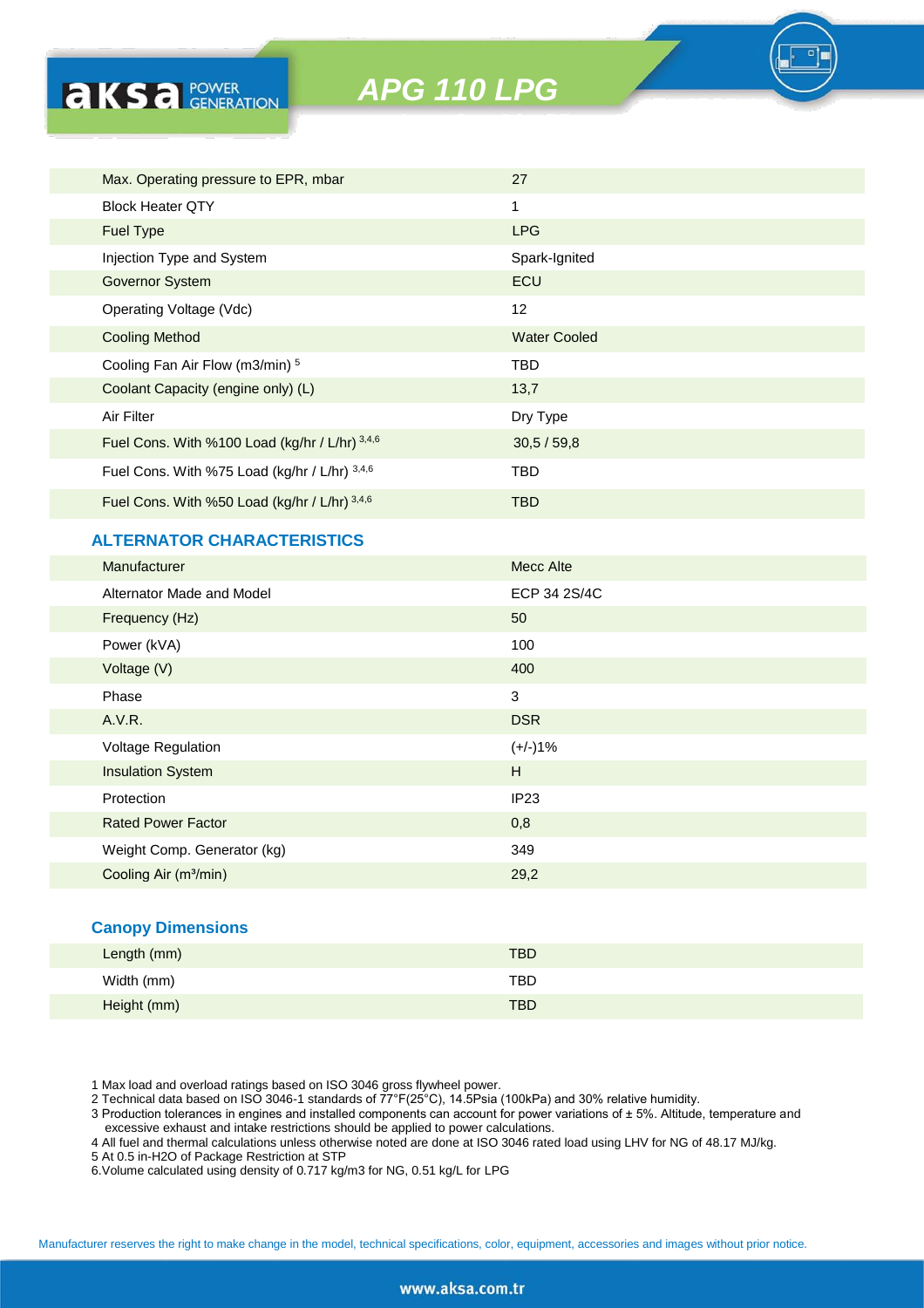## 7  $10$  $11$ 1 6  $13$ 3  $12$ 8  $\overline{2}$ 9 5

- **1.**Steel structures
- **2.** Emergency stop push button
- **3.** Canopy and panels made from powder coated sheet steel.
- **4.** Control panel is mounted on the baseframe. Located at the right side of the generator set
- **5.** Oil could be drained via valve and a hose
- **6.** Exhaust system in the canopy
- **7.** Special large access doors for easy maintanance
- **8.** In front and back side special large access doors for
- easy maintanance
- **9.** Base frame
- **10.** Lifting points
- **11.** The cap on the canopy provides easy accsess to radiator cap.
- **12.** Sound proofing materials
- **13.** Plastic air intake pockets.

### **INTRODUCTION**

**AKS** *C C <b>C GENERATION* 

Sound-attenuated and weather protective enclosures for generating sets from Aksa, meet event the sound requirements and provide optimum protection from inclement weather and development by our specialist acoustic engineers. Our modular designed sound insulated canopies provide ease of access for servicing and general maintenance and interchangeable components permitting on-site repair. Enclosures are designed to optimize genset cooling performance, providing you with confidence that genset ratings and ambient capability.

### **Control Panel**

| <b>Control Module</b>      | <b>DSE</b>    |
|----------------------------|---------------|
| Control Module Model       | DSE 6120      |
| <b>Communication Ports</b> | <b>MODBUS</b> |



### **Devices**

DSE, model 6120 Auto Mains Failure control modüle, Battery charger input 198-264 volt, output 27,6 V 5 A (24 V) or 13,8 Volt 5A (12V), Emergency stop push button and fuses for control circuits

### **CONSTRUCTION and FINISH**

Comonents installed in sheet steel enclosure.

Phosphate chemical, pre-coating of steel provides corrosion resistant surface

Polyester composite powder topcoat forms high gloss and extremely durable finish

Lockable hinged panel door provides for easy component access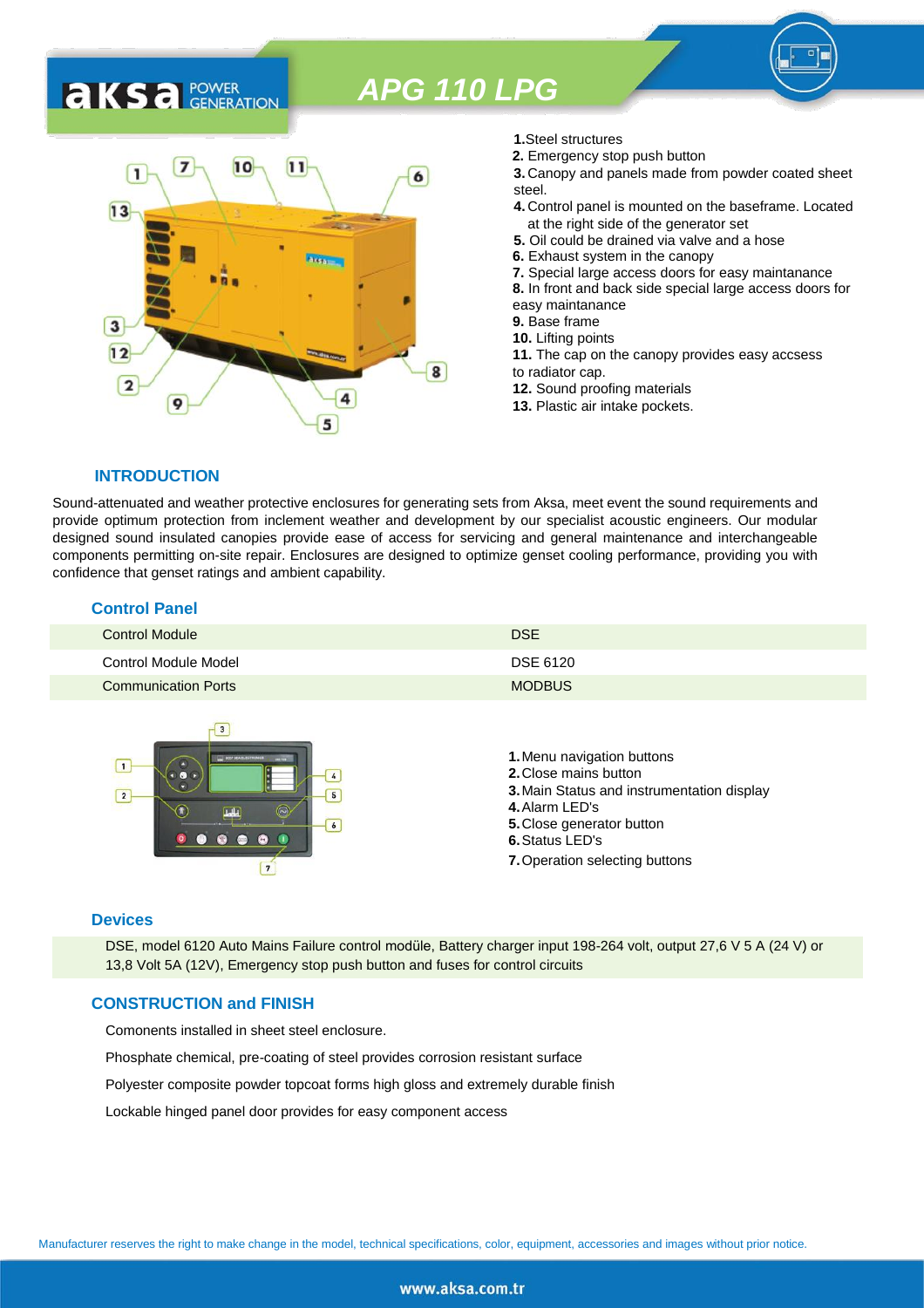# **AKS** *C C <b>C GENERATION*

### **INSTALLATION**

Control panel is mounted on baseframe with steel stand. Located at the right side of the generator set (When you look at the Gen.Set. from Alternator).

### **GENERATING SET CONTROL UNIT**

The DSE 6120 module has been designed to monitor generator frequency, volt, current, engine oil pressure, coolant temperature running hours and battery volts.

Module monitors the mains supply and switch over to the generator when the mains power fails.

The DSE6120 also indicates operational status and fault conditions, Automatically shutting down the Gen. Set and giving true first up fault condition of Gen. Set failure.The LCD display indicates the fault.

### **STANDARD SPECIFICATIONS**

- Microprocessor controlled.
- LCD display makes information easy to read
- Automatically transfers between mains (utilty) and generator power.
- Manual programming on front panel.
- User-friendly set-up and button layout. communications via RS232, RS485 and ethernet.
- Remote start.
- Event logging (50) showing date and time.
- Controls: Stop/Reset, Manual, Auto, Test, Start, buttons. An additional push button next to the LCD display is used to scroll

through the modules' metering display.

### **Instruments**

ENGINE Engine speed Oil pressure Coolant temperature Run time Battery volts Configurable timing **GENERATOR** Voltage (L-L, L-N) Current (L1-L2-L3) Frequency Gen.Set ready Gen.Set enabled MAINS Gen.Set ready

Gen.Set enabled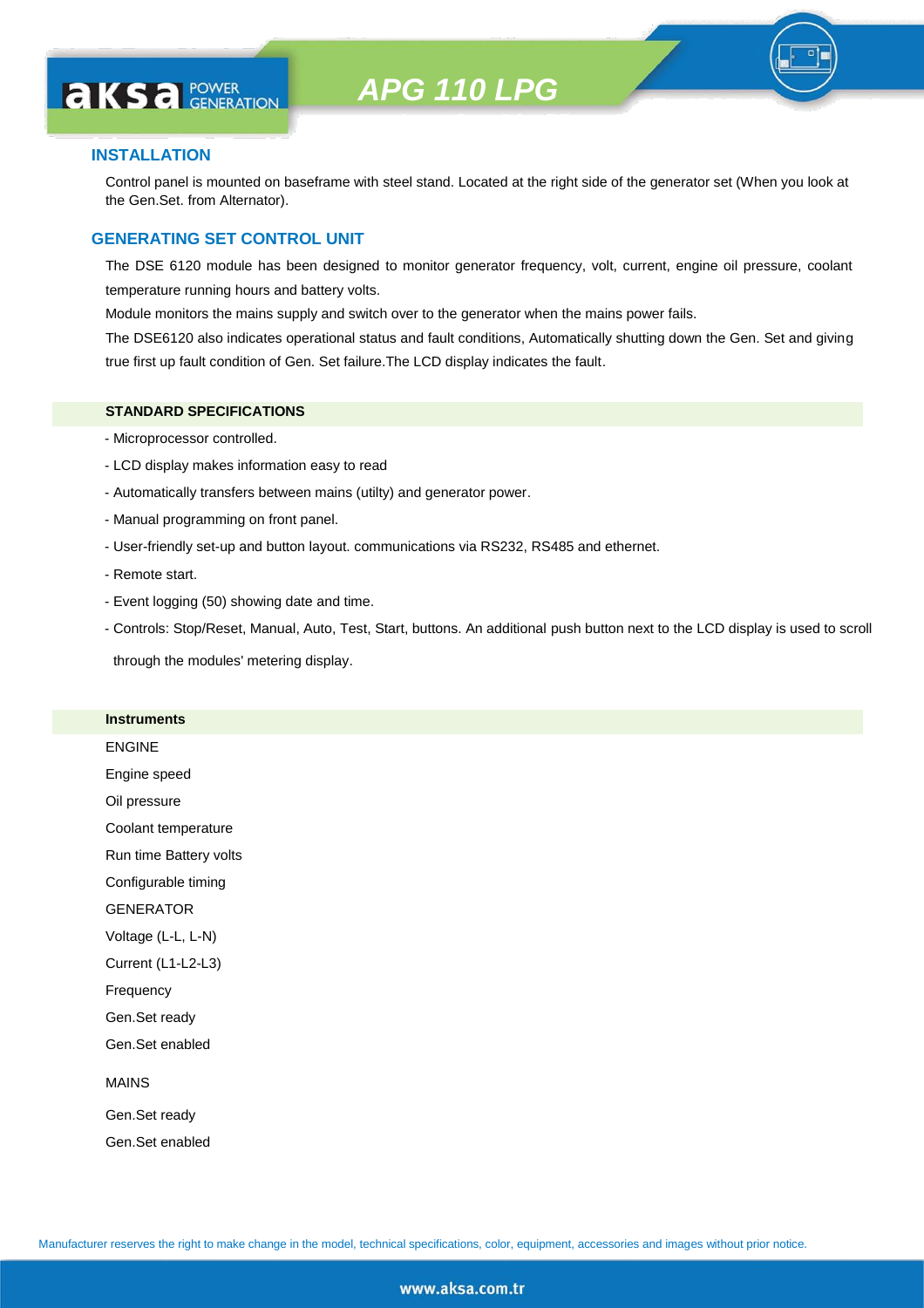# **AKS** *C C <b>C GENERATION*

*APG 110 LPG*



Charge failure

Battery Low/High voltage

Fail to stop

Low/High generator voltage

Under/over generator frequency

Over /Under speed

Low oil pressure

High coolant temperature.

### SHUT DOWNS

Fail to start Emergency stop Low oil pressure High coolant temperature Over /Under speed Under/Over generator frequency Under/over generator voltage

Oil pressure sensor open

ELECTRICAL TRIP

Generator over current

### **Options**

Flexible sensor can be controlled with temperature, pressure, percentage (warning/shutdown/electrical trip) Local setting parameters and monitoring from PC to control module with USB connection (max 6 m)

### **Standards**

Elecrical Safety / EMC compatibility BS EN 60950 Electrical business equipment BS EN 61000-6-2 EMC immunity standard BS EN 61000-6-4 EMC emission standard

### **STATIC BATTERY CHARGER**

Battery charger is manufactured with switching-mode and SMD technology and it has high efficincy.

Battery charger models' output V-I characteristic is very close to square and output is 5 amper, 13,8 V for 12 volt and 27,6 V for 24 V . Input 198 - 264 volt AC.

The charger is fitted with a protection diode across the output.

Charge fail output is available.

Connect charge fail relay coil between positive output and CF output.

They are equipped with RFI filter to reduce electrical noise radiated from the device

Galvanically isolated input and output typically 4kV for high reliability